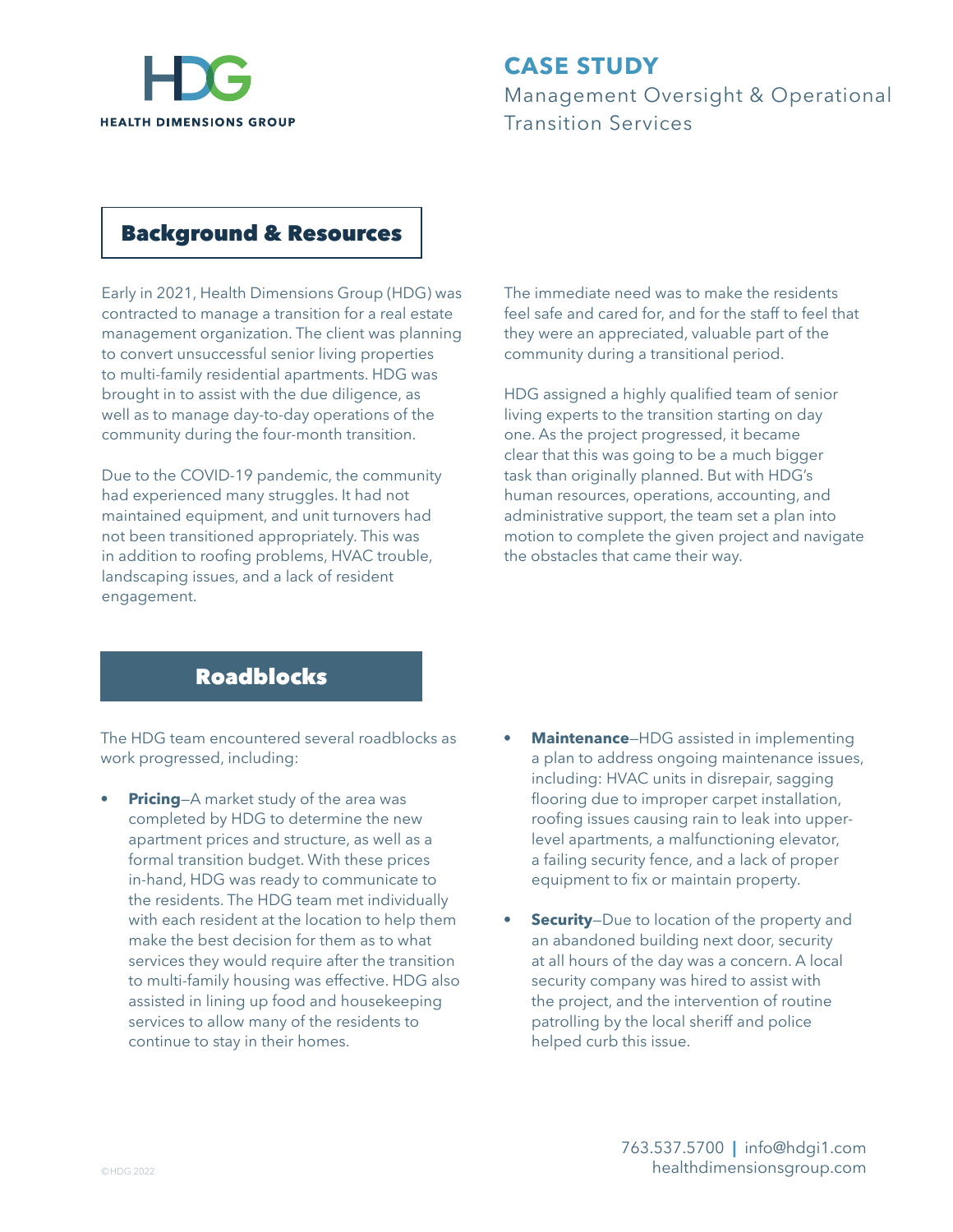

## **CASE STUDY**

Management Oversight & Operational Transition Services

**• Licensing**—HDG led the securement of the business license, although it was not a customary transition; HDG had to navigate licensure delays due to the lack of property maintenance and the numerous inspections needed, slow response at the city and county level due to reduced COVID-19 staffing, and the need to locate past paperwork.

#### Solution

HDG utilized a parallel approach that encompassed both the day-to-day shortterm management of the community while simultaneously working in partnership with client designees to ensure a smooth and seamless transition for departing residents, incoming new tenants, and the overall migration of the community from independent living to multi-family residential services. Comprehensive management oversight services included consistent on-site leadership, regular on-site consultation, and a full off-site support team to manage day-to-day functions during the resident transition period.

HDG's Immediate Action Plan included the following steps:

- Secure staff to ensure minimal disruption to residents through consistent communication and stay bonus compensation plan.
- Assist with the execution of a formal communication plan for staff and residents, as well as formal public relations media plans.
- Hire ED for day-to-day on-site needs.
- Conduct town hall meetings each week to keep residents and staff updated.
- Create a month-to-month time-bound plan to guide the overall transition of residents.
- Hold one-on-ones with residents to evaluate care level needs.
- Ensure continuation of services to residents.
- Transition staff employment and benefits to HDG's staffing company.
- Develop pro forma and interim transition budget.
- Assess immediate maintenance concerns

The Ongoing Action Plan executed by HDG featured the following:

- Offer remaining staff monthly bonus, as well as end bonus, as incentive to stay.
- Reduce workforce at end of each month as census declined.
- Transition residents to new homes in assisted living and memory care as needed.
- Maintain dietary needs for those residents attending dining room meals and receiving inapartment deliveries.
- Maintain COVID-secure environment.
- Establish room readiness planning quide to determine unit readiness for new incoming tenants.